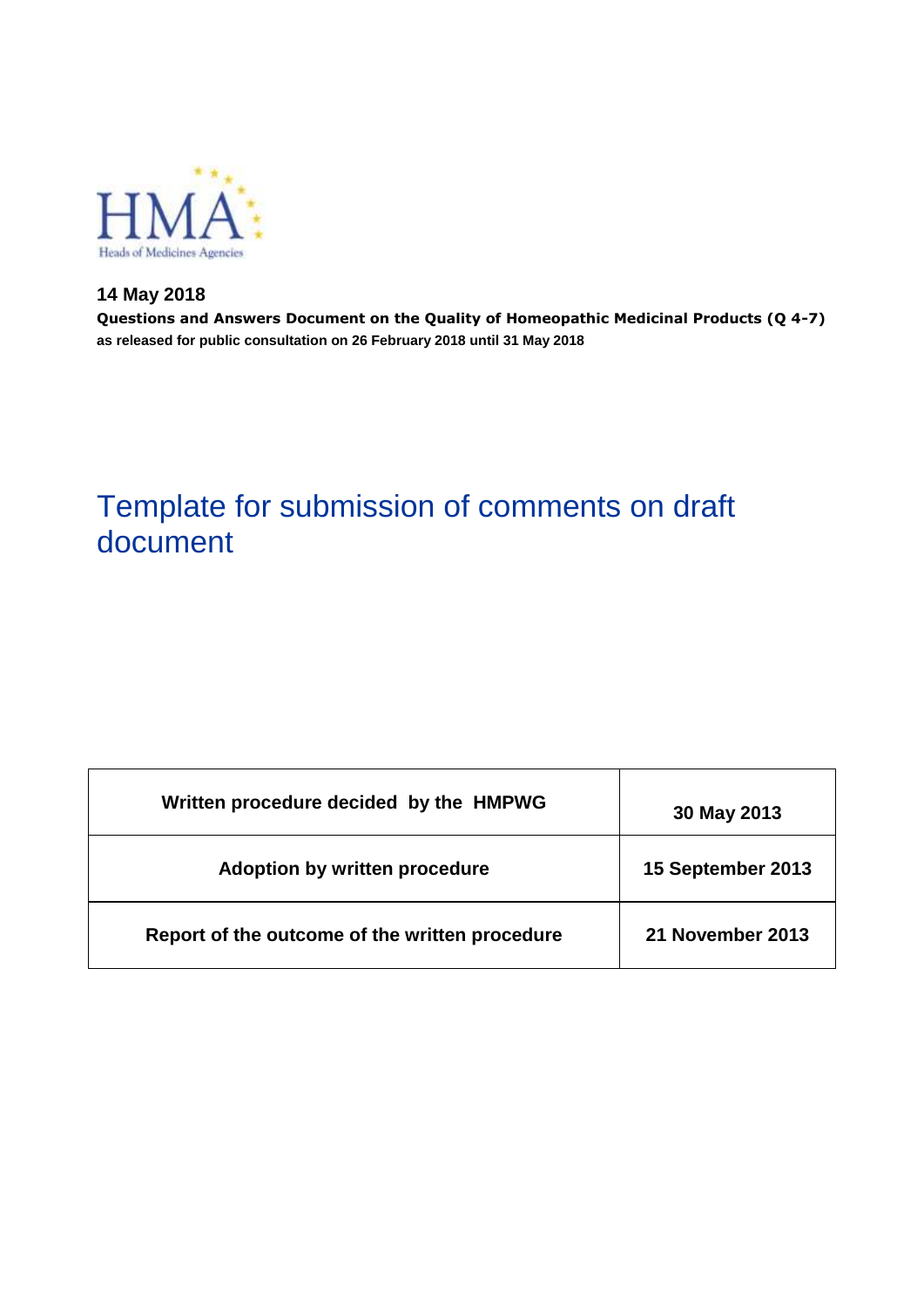# Submission of comments on draft document

### **Table 1: Origin of comments**

**Questions and Answers Document on the Quality of Homeopathic Medicinal Products (Q 4-7) as released for public consultation on 26 February 2018 until 31 May 2018**

| Organisation or individual                                                                                    | Contact details (e-mail address, telephone number, name<br>of contact person)              |
|---------------------------------------------------------------------------------------------------------------|--------------------------------------------------------------------------------------------|
| <b>ECHAMP</b><br>ECHAMP E.E.I.G. - European Coalition on Homeopathic and<br>Anthroposophic Medicinal Products | Rue Washington 38-40<br>B-1050 Brussels<br>Tel: +32 2 649 94 40<br>amandine.oset@echamp.eu |

Interested parties are invited to send comments together with a copy of the cited references. This will facilitate the assessment of comments, suggestions and corresponding justifications. When the reference consists of a book chapter, the copy must include the page of the book showing the year of publication. Comments without copies of the supporting literature will not be considered. Comments should be sent electronically and in Word format (not pdf). Comments and the identity of the sender will be made public unless a justified objection is received at the time of the submission. . Please submit comments on each document separately.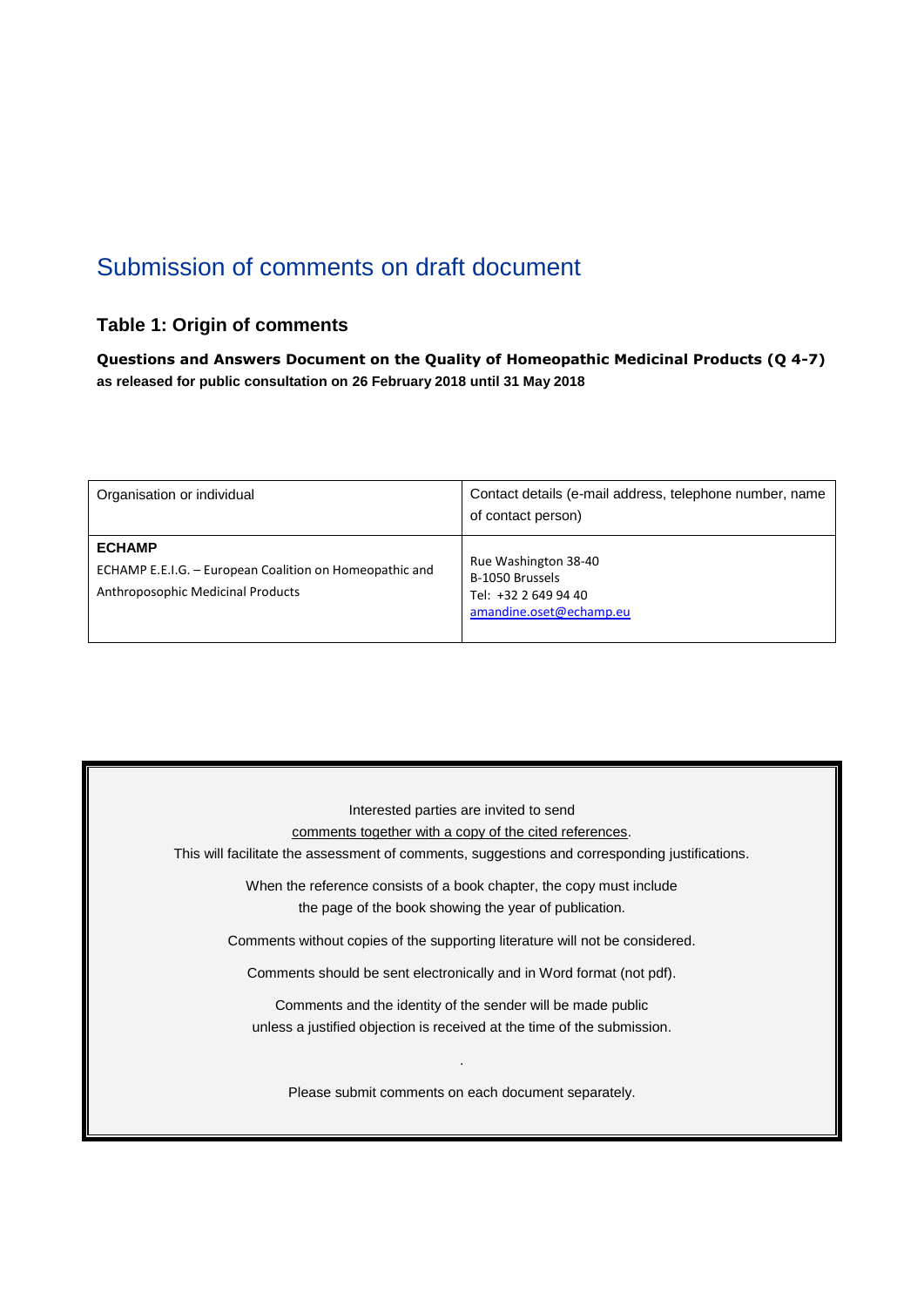# **Table 2: Comments**

## **GENERAL COMMENTS ON DRAFT DOCUMENT**

| Interested party | <b>Comment and Rationale</b>                                                                                                                                                 | Outcome |
|------------------|------------------------------------------------------------------------------------------------------------------------------------------------------------------------------|---------|
| <b>ECHAMP</b>    | Formal Comment:                                                                                                                                                              |         |
|                  | In its title the document refers to Questions $4 - 7 (Q 4 - 7)$ which is correct because in 2016 the<br>HMPWG released Questions $1 - 3$ (not on the HMPWG website anymore). |         |
|                  | The questions and answers themselves start with Question 3 instead with Question 4                                                                                           |         |
|                  |                                                                                                                                                                              |         |
|                  |                                                                                                                                                                              |         |
|                  |                                                                                                                                                                              |         |

#### **SPECIFIC COMMENTS ON TEXT**

| Section number and<br>heading                                                                                                                                            | Interested party | <b>Comment and Rationale</b>                                                                                                                                                                   | Outcome |
|--------------------------------------------------------------------------------------------------------------------------------------------------------------------------|------------------|------------------------------------------------------------------------------------------------------------------------------------------------------------------------------------------------|---------|
| Question 34                                                                                                                                                              | <b>ECHAMP</b>    | Comment:                                                                                                                                                                                       |         |
| What is the "appropriate"<br>number" of reference<br>products deemed<br>acceptable for the<br>transferability of stability<br>data of homeopathic<br>medicinal products? |                  | Clarification of this topic is very helpful in order to implement stability concepts accepted<br>by all member states.                                                                         |         |
| Question 5<br>Where are the<br>intermediate dilutions                                                                                                                    | <b>ECHAMP</b>    | <b>Comment:</b><br>We do not understand the necessity to repeat this purely formal point in a Q&A document<br>on Quality, since it is already defined by the HMPWG Guidance on Module 3 of the |         |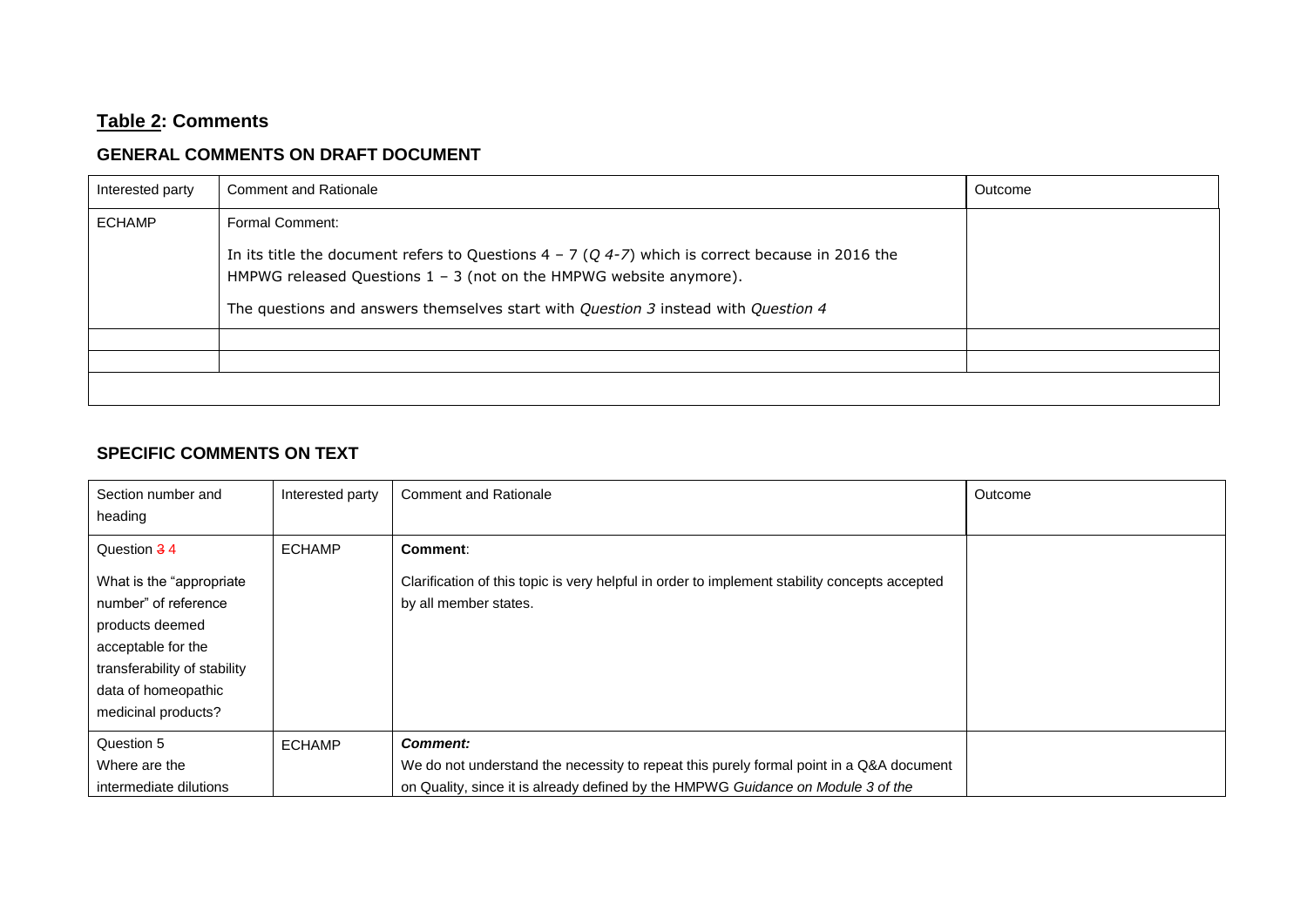| Section number and<br>heading | Interested party | <b>Comment and Rationale</b>                                                                                    | Outcome |
|-------------------------------|------------------|-----------------------------------------------------------------------------------------------------------------|---------|
| reported within the CTD       |                  | Homeopathic Medicinal Products Dossier.                                                                         |         |
| dossier (3.2.S or 3.2.P       |                  | Nevertheless, there are strong arguments that it should be left to the decision by the                          |         |
| section)?                     |                  | applicant to include information on the preparation of dilutions/triturations in the Module                     |         |
|                               |                  | 3.2.S or 3.2.P section.                                                                                         |         |
|                               |                  | Proposed change:                                                                                                |         |
|                               |                  | According to the Guidance on Module 3 of the Homeopathic Medicinal Products dossier,                            |         |
|                               |                  | under Drug substance (section 3.2.S) information on the starting material, including raw                        |         |
|                               |                  | material(s), homeopathic stock(s), and intermediate(s) up to the final dilution(s) or                           |         |
|                               |                  | trituration(s) to be incorporated into the finished product should be provided. Alternatively,                  |         |
|                               |                  | the intermediate and final dilution(s) or trituration(s) can be placed in the corresponding                     |         |
|                               |                  | sections of 3.2.P instead.                                                                                      |         |
|                               |                  |                                                                                                                 |         |
|                               |                  | <b>Rationale:</b>                                                                                               |         |
|                               |                  | Since 2006 when the Guidance was written, in practice it has been experienced that for                          |         |
|                               |                  | many products and companies' product portfolios it is more useful to describe the dilution                      |         |
|                               |                  | process and final dilutions in the Module 3.2.P section (3.2.P.3). The latter solution                          |         |
|                               |                  | facilitates the regulatory work for companies and agencies since an identical S-file for                        |         |
|                               |                  | distinctive stocks can be used and submitted for different single and complex products, as                      |         |
|                               |                  | in many cases different final dilutions from the same homeopathic stock are used for                            |         |
|                               |                  | different finished products. In other cases, it may be more suitable to have the information                    |         |
|                               |                  | on intermediates up to the final potency in the S-Part.                                                         |         |
|                               |                  | Example:                                                                                                        |         |
|                               |                  | Atropa belladonna Ø used in 6 different homeopathic complex medicinal products in 6 different                   |         |
|                               |                  | potencies:                                                                                                      |         |
|                               |                  | 1.<br>Dilutions placed in 3.2.S:                                                                                |         |
|                               |                  | Number of different 3.2.S: 6 (whereas in each the information on $\varnothing$ is identically repeated 6 times) |         |
|                               |                  | Number of 3.2.P:<br>6 (1 per product)                                                                           |         |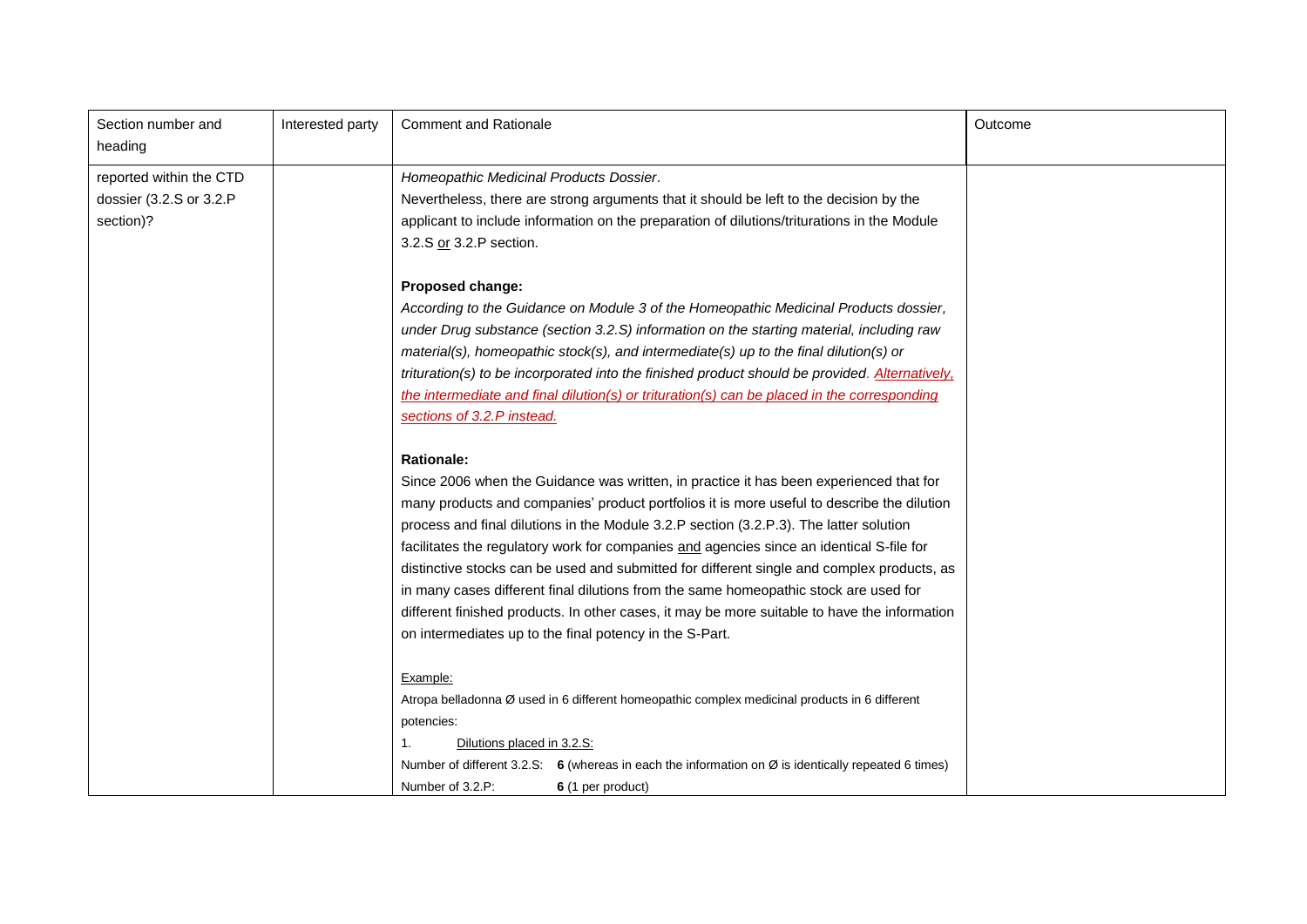| Section number and<br>heading | Interested party | <b>Comment and Rationale</b>                                                                   | Outcome |
|-------------------------------|------------------|------------------------------------------------------------------------------------------------|---------|
|                               |                  |                                                                                                |         |
|                               |                  | 2.<br>Dilutions placed in 3.2.P:                                                               |         |
|                               |                  | Number of 3.2.S:<br>1 ( $\varnothing$ only)                                                    |         |
|                               |                  | Number of 3.2.P:<br>6 (1 per product)                                                          |         |
|                               |                  | For a homeopathic manufacturer with 300 different stocks in an average of 4 different          |         |
|                               |                  | potencies / finished products, the number of 3.2.S parts would be 1.200 if the dilution        |         |
|                               |                  | information would be obligatory in 3.2.S compared to 300, in case of placing it into 3.2.P.    |         |
|                               |                  | In the view of the general aim of reducing the regulatory burden both for industry and for     |         |
|                               |                  | agencies this information should not be neglected.                                             |         |
|                               |                  | In some member states the 3.2.S part in terms of information on the homeopathic stock          |         |
|                               |                  | serves as a reference document for all products which use this stock. There, for Art. 14       |         |
|                               |                  | registrations with the same stock it is even not necessary to resubmit the file itself for     |         |
|                               |                  | each next product, pure reference is enough. This highly efficient regulatory concept          |         |
|                               |                  | would not be viable anymore if there was an obligation to include the dilutions in the same    |         |
|                               |                  | 3.2.S part.                                                                                    |         |
|                               |                  | It is also remarked that a former version of the current valid HMPWG guidance allocated        |         |
|                               |                  | the documentation of dilutions/triturations into the P-part, so it can be seen that there is   |         |
|                               |                  | room for different arguments. Finally, the important thing is that the relevant information is |         |
|                               |                  | included in the dossier, but not if it is placed in the S- or P-part.                          |         |
|                               |                  | Since the time the guidance was published the placement of the information on                  |         |
|                               |                  | homeopathic dilutions / triturations into 3.2.P or 3.2.S has been accepted in registration     |         |
|                               |                  | procedures by the regulatory agencies of Austria, Belgium, France, Germany, Latvia,            |         |
|                               |                  | Lithuania, Netherlands, Poland, Switzerland, United Kingdom, including the only one            |         |
|                               |                  | finalised mutual recognition procedure for homeopathic medicinal products.                     |         |
|                               |                  | Moreover, it is common practice that with justified reasons a requirement of a guidance        |         |
|                               |                  | can be resolved otherwise. In the case of the formal topic regarding the place of the          |         |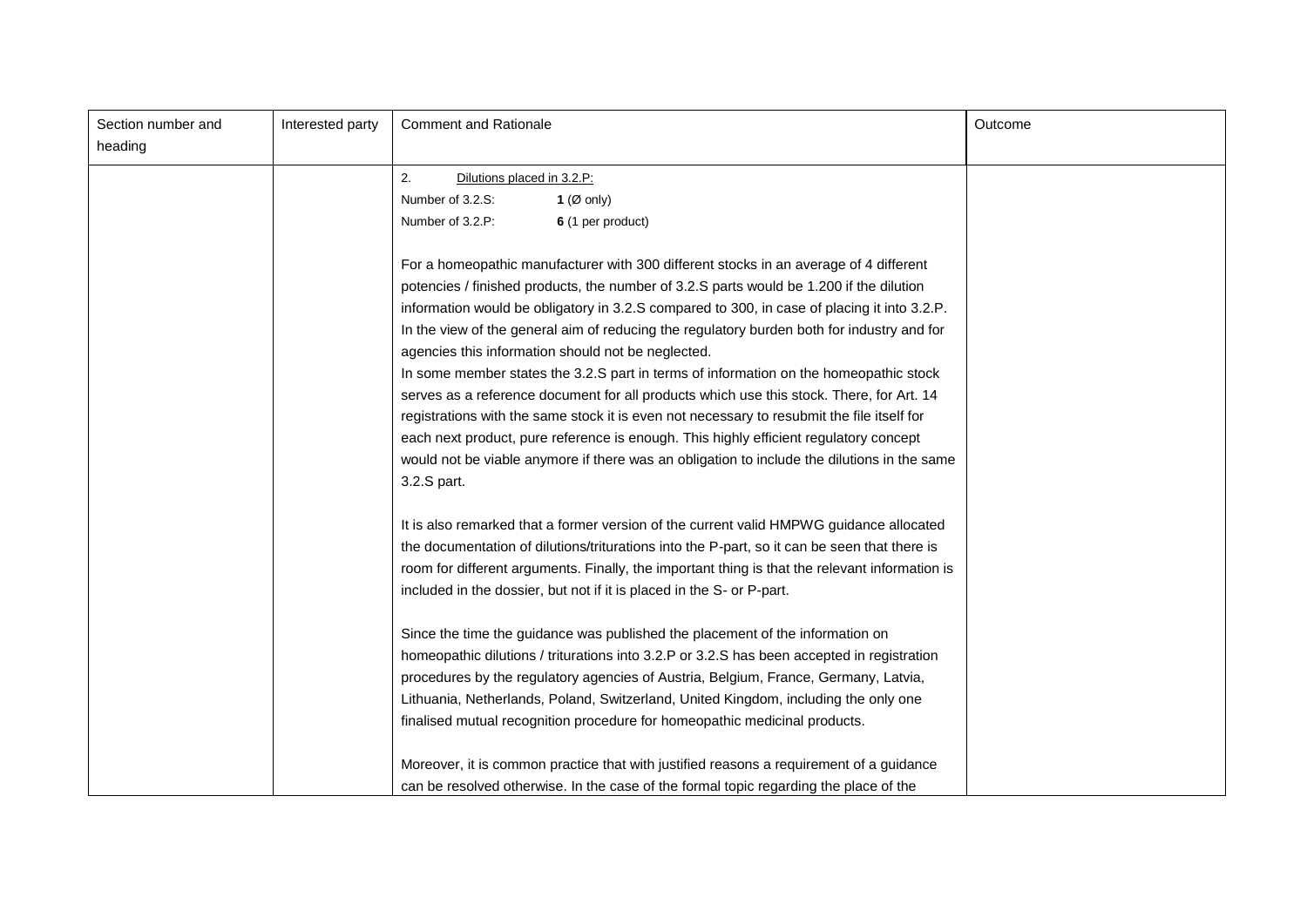| Section number and<br>heading                                                                                | Interested party | <b>Comment and Rationale</b>                                                                                                                                                                                                                                                                                                                                                                                                                                                                                                                                                                                                                                                                                                                                                                                                                                                                                                                                                                                                                                                                                   | Outcome |
|--------------------------------------------------------------------------------------------------------------|------------------|----------------------------------------------------------------------------------------------------------------------------------------------------------------------------------------------------------------------------------------------------------------------------------------------------------------------------------------------------------------------------------------------------------------------------------------------------------------------------------------------------------------------------------------------------------------------------------------------------------------------------------------------------------------------------------------------------------------------------------------------------------------------------------------------------------------------------------------------------------------------------------------------------------------------------------------------------------------------------------------------------------------------------------------------------------------------------------------------------------------|---------|
|                                                                                                              |                  | description of the intermediate dilutions in the CTD there is no scientific reason to follow<br>the guidance literally. On the contrary, more than 10 years of experience with CTD<br>registrations prove that the approach chosen by various manufacturers is reasonable and<br>viable.                                                                                                                                                                                                                                                                                                                                                                                                                                                                                                                                                                                                                                                                                                                                                                                                                       |         |
|                                                                                                              |                  | For these reasons, we would like you to reconsider this topic and accept the CTD dossier<br>structure as presented by the respective applicant.                                                                                                                                                                                                                                                                                                                                                                                                                                                                                                                                                                                                                                                                                                                                                                                                                                                                                                                                                                |         |
| Question 6<br>In HMP CTD dossier<br>(section $3.2.P.3.5$ ), is the<br>process validation always<br>required? | <b>ECHAMP</b>    | <b>Comment:</b> If a manufacturing process is justified as a standard process, a common<br>exemplary validation valid for identical galenic forms (dosage forms) for a specific<br>manufacturing site and process should be acceptable. Moreover, a manufacturing<br>process validation does not appear to be relevant in the context of a standard procedure<br>described in the pharmacopoeia.<br>It is to be considered that the HAB/Ph.Eur. methods of preparation of final potencies are<br>in use for decades with much experience gained on it. A pharmaceutical development as<br>expected for new medicinal products according to actual guidelines has not taken place in<br>most of the cases. Therefore, for these standard processes it should be sufficient to prove<br>the validity of the process by submitting the in-process control results of three consecutive<br>production batches.<br>For standard manufacturing processes, it should also be acceptable that no validation<br>scheme is given in the dossier, since this is a matter of GMP verified by the supervisory<br>authority. |         |
|                                                                                                              |                  | <b>Rationale:</b> In homeopathic products the concentration of chemically detectable drug<br>substances is often very low. Therefore, the specification of the finished product contains<br>only parameters of the dosage form, and no product-specific tests. In these cases, any<br>influence of the drug substances on the quality of the finished product can be excluded.<br>From the chemical view the products are identical when produced with the same<br>qualitative and quantitative composition of excipients resulting in the same                                                                                                                                                                                                                                                                                                                                                                                                                                                                                                                                                                |         |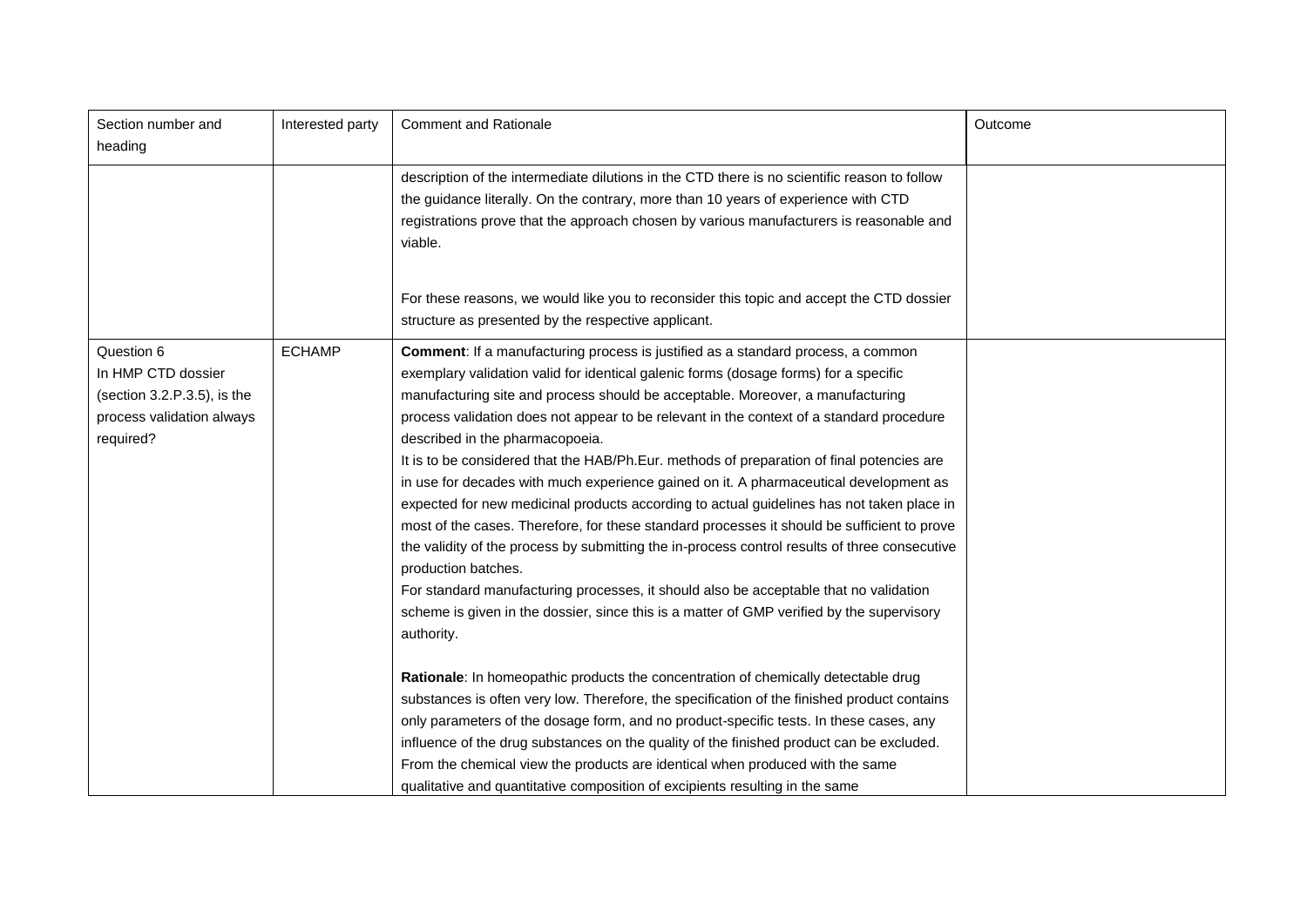| Section number and<br>heading | Interested party | <b>Comment and Rationale</b>                                                                                                                                                                                                                                                                                                                                                                                                                                                                                                                                                                                                                                                                                                                                                                                                                                                                                                                                                                                                                                                                                                                                                                                                                                        | Outcome |
|-------------------------------|------------------|---------------------------------------------------------------------------------------------------------------------------------------------------------------------------------------------------------------------------------------------------------------------------------------------------------------------------------------------------------------------------------------------------------------------------------------------------------------------------------------------------------------------------------------------------------------------------------------------------------------------------------------------------------------------------------------------------------------------------------------------------------------------------------------------------------------------------------------------------------------------------------------------------------------------------------------------------------------------------------------------------------------------------------------------------------------------------------------------------------------------------------------------------------------------------------------------------------------------------------------------------------------------|---------|
|                               |                  | pharmaceutical form. The subject of validation should be considered in the same way as<br>the stability of finished products, where data are transferable in certain conditions.<br>For a harmonised view which manufacturing processes can be considered as standard or<br>non-standard with regard to process validation, the Guideline on process validation for<br>finished products - information on data to be provided in regulatory submissions<br>(EMA/QWP/BWP/70278/2012-rev1) is of relevance. Annex II to this Guideline states<br>several conditions, which can be considered to define a process as non-standard. For<br>example, as non-standard are seen specialised pharmaceutical dose forms, new<br>technologies, complex processes, non-standard methods of sterilisation.<br>Manufacturing validation in the first line is a matter of GMP and not of registration<br>procedures.<br><b>Proposed change:</b><br>Yes, a process validation or alternatively an evaluation may be is required.<br>A common exemplary validation valid for identical galenic forms (dosage forms) for a<br>specific manufacturing site and process should be acceptable<br>Complete data should be provided in the dossier for non-standard products or processes |         |
|                               |                  | (e.g. aseptic processing). The process must be validated when an unconventional<br>manufacturing method is used or when its implementation is decisive for the quality of the<br>product.<br>It is possible for the applicant to justify that the product process can be considered as a<br>standard procedure for a manufacturer/site. In this case, for these standard processes it<br>should be sufficient to prove the validity of the process by submitting the in-process<br>control results of three consecutive production batches. at least the process validation<br>scheme (as described in Annex I of EMA/CHMP/CVMP/QWP/BWP/70278/2012-Rev1.<br>Corr. 1 guideline) should be provided, and the applicant commits on performing the<br>validation on production scale batches prior to 19 marketing of the product.<br>"Validation of viral safety should be included in Part 3.2.A.2"<br>Comment: Generally, a risk assessment should be sufficient for proof of viral safety. A<br>validation should be demanded only in exceptional cases.                                                                                                                                                                                                            |         |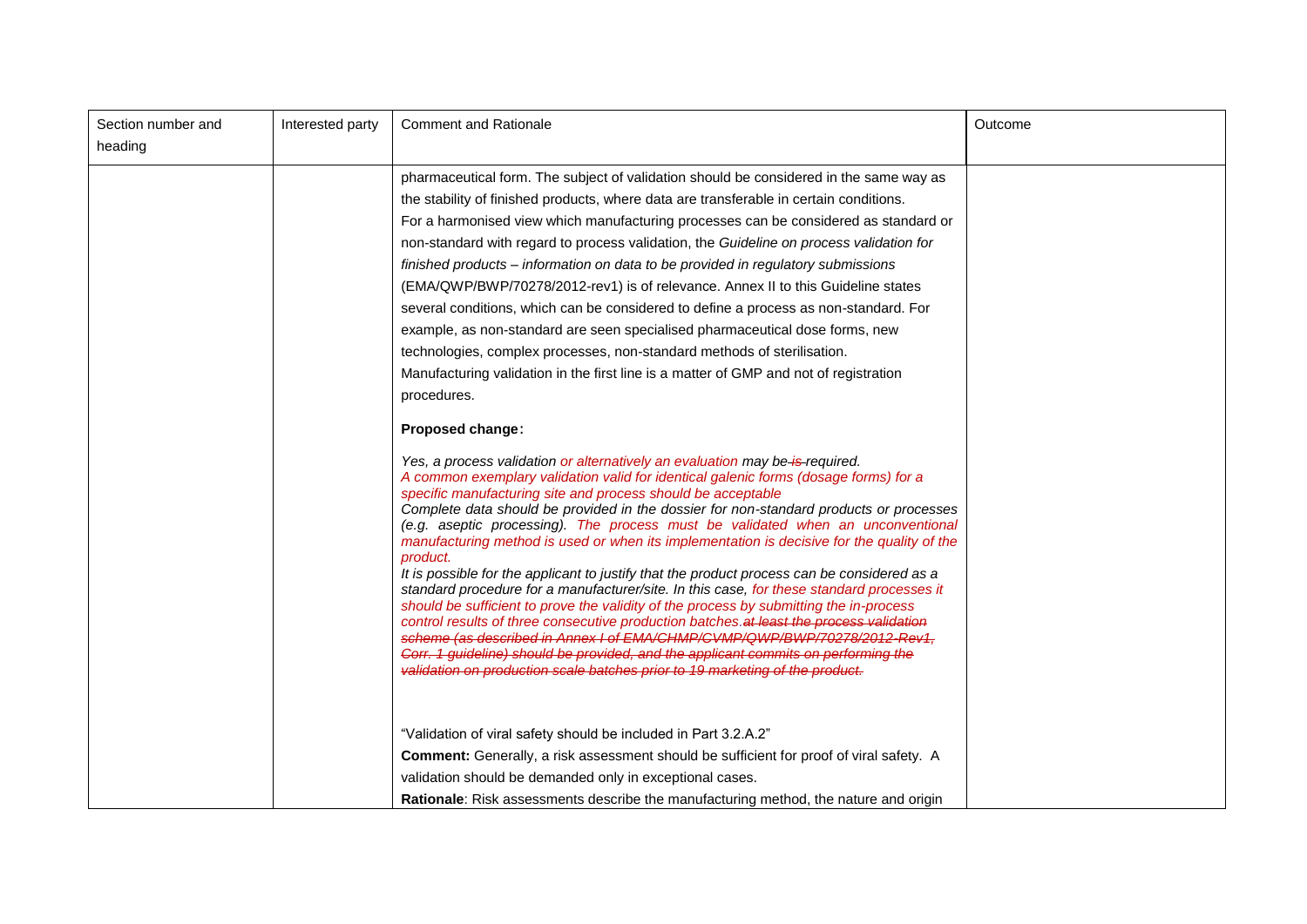| Section number and          | Interested party | <b>Comment and Rationale</b>                                                                  | Outcome |
|-----------------------------|------------------|-----------------------------------------------------------------------------------------------|---------|
| heading                     |                  |                                                                                               |         |
|                             |                  | of raw materials, as well as the deducted risk of contaminations. In addition, specifications |         |
|                             |                  | can further minimise the risk of contamination by specific viruses. Validations only should   |         |
|                             |                  | be required if questions stay open.                                                           |         |
| Question 7                  | <b>ECHAMP</b>    | <b>General comment:</b>                                                                       |         |
| How many batches are        |                  | The term CoA - Certificate of Analysis is not applicable in the context of a CTD dossier.     |         |
| required in 3.2.S.4.4       |                  | In order to maintain correct and consistent wording with EMA and HMPWG regulatory             |         |
| (Batch analysis) section?   |                  | guidance on CTD the term batch analyses and results of batch analyses is to be used           |         |
|                             |                  | here.                                                                                         |         |
| a. Raw material             |                  | Proposed change:                                                                              |         |
| Certificates of analysis    |                  | Replace Certificate of analysis (CoA) with Results of batch analysis                          |         |
| (CoA) of at least two       |                  |                                                                                               |         |
| batches of the raw          |                  | a. Raw material                                                                               |         |
| material(s), should be      |                  | The following answer should be read in the context with Questions 2 and 3 of the HMPWG        |         |
| provided. In case of more   |                  | Q&A document of 2016 and the corresponding comments from the industry.                        |         |
| than one supplier, at least |                  | <b>Comment:</b>                                                                               |         |
| one CoA for each supplier   |                  | We propose to submit 2 batch results of the most frequent supplier, if available.             |         |
| should be provided, unless  |                  |                                                                                               |         |
| otherwise justified.        |                  | Proposed change:                                                                              |         |
|                             |                  | a. Raw material                                                                               |         |
|                             |                  | Cortificates of analysis (CoA) Results of analyses of at least two batches of the raw         |         |
|                             |                  | material(s) should be provided. In case of more than one supplier, at least one CoA for       |         |
| b. Stock/Mother tincture    |                  | each supplier should be provided, unless otherwise justified.                                 |         |
| Certificates of analysis    |                  |                                                                                               |         |
| (CoA) of at least two       |                  | <b>Rationale:</b>                                                                             |         |
| batches should be           |                  | In many cases, especially in the case of fresh herbal plants, it is not realistic to supply 2 |         |
| provided. In case of more   |                  | batch results per supplier.                                                                   |         |
| than one                    |                  |                                                                                               |         |
| supplier/manufacturer, at   |                  | For the manufacture of medicinal products with active substances of herbal origin it is of    |         |
| least one CoA for each      |                  | vital importance to have the possibility to quickly switch between different qualified raw    |         |
|                             |                  | material suppliers. This is especially relevant for homeopathic medicinal products where      |         |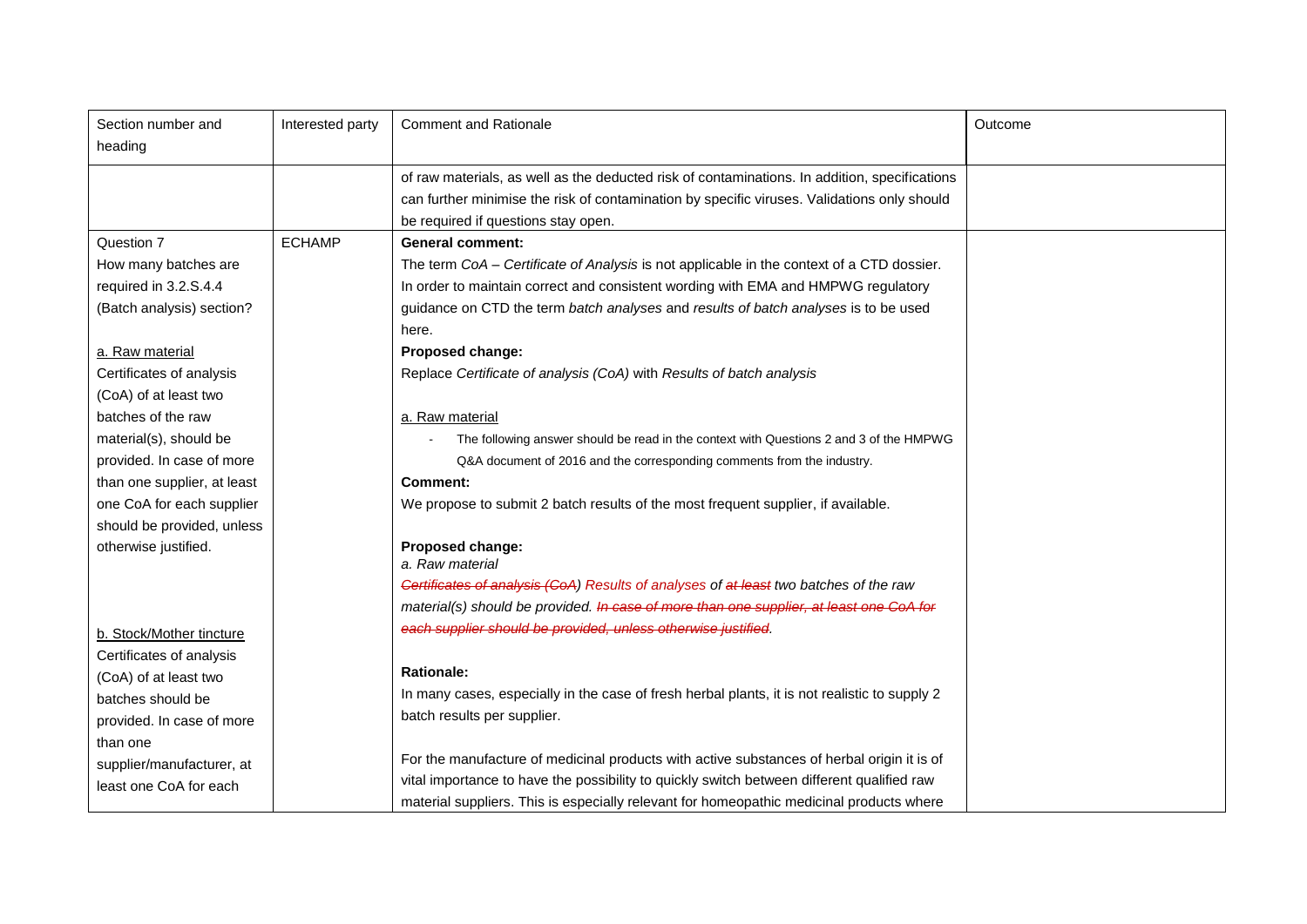| Section number and<br>heading                                                                                                | Interested party | <b>Comment and Rationale</b>                                                                                                                                                                                                                                                                                                                                                                                                                                                                                                                                                                                                                                                                                                                                                                                | Outcome |
|------------------------------------------------------------------------------------------------------------------------------|------------------|-------------------------------------------------------------------------------------------------------------------------------------------------------------------------------------------------------------------------------------------------------------------------------------------------------------------------------------------------------------------------------------------------------------------------------------------------------------------------------------------------------------------------------------------------------------------------------------------------------------------------------------------------------------------------------------------------------------------------------------------------------------------------------------------------------------|---------|
| supplier/ manufacturer<br>should be provided, unless<br>otherwise justified.                                                 |                  | several hundreds of different (often fresh) herbal raw materials are used in often very<br>small amounts.<br>The quality and availability of medicinal plants depend on natural variables such as<br>climatic conditions, pests, harvests, seasonal differences etc. Crop failure or very slow<br>plant growth may occur. These conditions can lead to sudden and frequent changes in<br>the suppliers. If the manufacturer does not have the possibility to quickly fall back on<br>another plant supplier, he will not be able to produce the product or to maintain the given<br>quality in compliance with the respective requirements of the pharmacopoeia and/or other<br>relevant specifications. Therefore, the possibility of a short-termed change of plant                                       |         |
| c. Dilutions                                                                                                                 |                  | suppliers is needed on the one side due to the above mentioned unforeseeable events                                                                                                                                                                                                                                                                                                                                                                                                                                                                                                                                                                                                                                                                                                                         |         |
| Certificates of analysis                                                                                                     |                  | and on the other side this is even a measure of quality management.                                                                                                                                                                                                                                                                                                                                                                                                                                                                                                                                                                                                                                                                                                                                         |         |
| (CoA) of at least two                                                                                                        |                  |                                                                                                                                                                                                                                                                                                                                                                                                                                                                                                                                                                                                                                                                                                                                                                                                             |         |
| batches of intermediate                                                                                                      |                  | This situation leads to the practical fact that in the moment of dossier submission results                                                                                                                                                                                                                                                                                                                                                                                                                                                                                                                                                                                                                                                                                                                 |         |
| dilutions (if stored or                                                                                                      |                  | of 2 batches of the same supplier, or even of one batch of a future replacement supplier                                                                                                                                                                                                                                                                                                                                                                                                                                                                                                                                                                                                                                                                                                                    |         |
| purchased), should be                                                                                                        |                  | do not exist.                                                                                                                                                                                                                                                                                                                                                                                                                                                                                                                                                                                                                                                                                                                                                                                               |         |
| provided. []                                                                                                                 |                  | b. Stock/Mother tincture<br>In case of more than one manufacturer / supplier the analysis of batch results of one<br>manufacturer / supplier is sufficient.                                                                                                                                                                                                                                                                                                                                                                                                                                                                                                                                                                                                                                                 |         |
| the<br>any<br>case,<br>In.<br>certificates should not be<br>older than three years,<br>unless<br>appropriately<br>justified. |                  | Rationale:<br>The results of batch analysis are exemplary. All manufacturers / suppliers of mother<br>tinctures are listed in the dossier and deliver according to the same specification, in the<br>majority of cases according HAB.<br>Often, the purchased batches are really small, because the mother tinctures produced<br>thereof are highly diluted, so that only a small amount of the mother tincture is required.<br>Moreover, often rare plant species used in homeopathy. Unfavourable weather conditions<br>can cause crop failures. All these conditions lead to frequent changes in the suppliers of<br>the mother tinctures. In order to maintain the broad spectrum of homeopathic products,<br>and therewith meet the demands of the homeopathic therapy, flexibility in the purchase of |         |
|                                                                                                                              |                  | mother tinctures is absolutely necessary. At the time of submission it is infeasible to have                                                                                                                                                                                                                                                                                                                                                                                                                                                                                                                                                                                                                                                                                                                |         |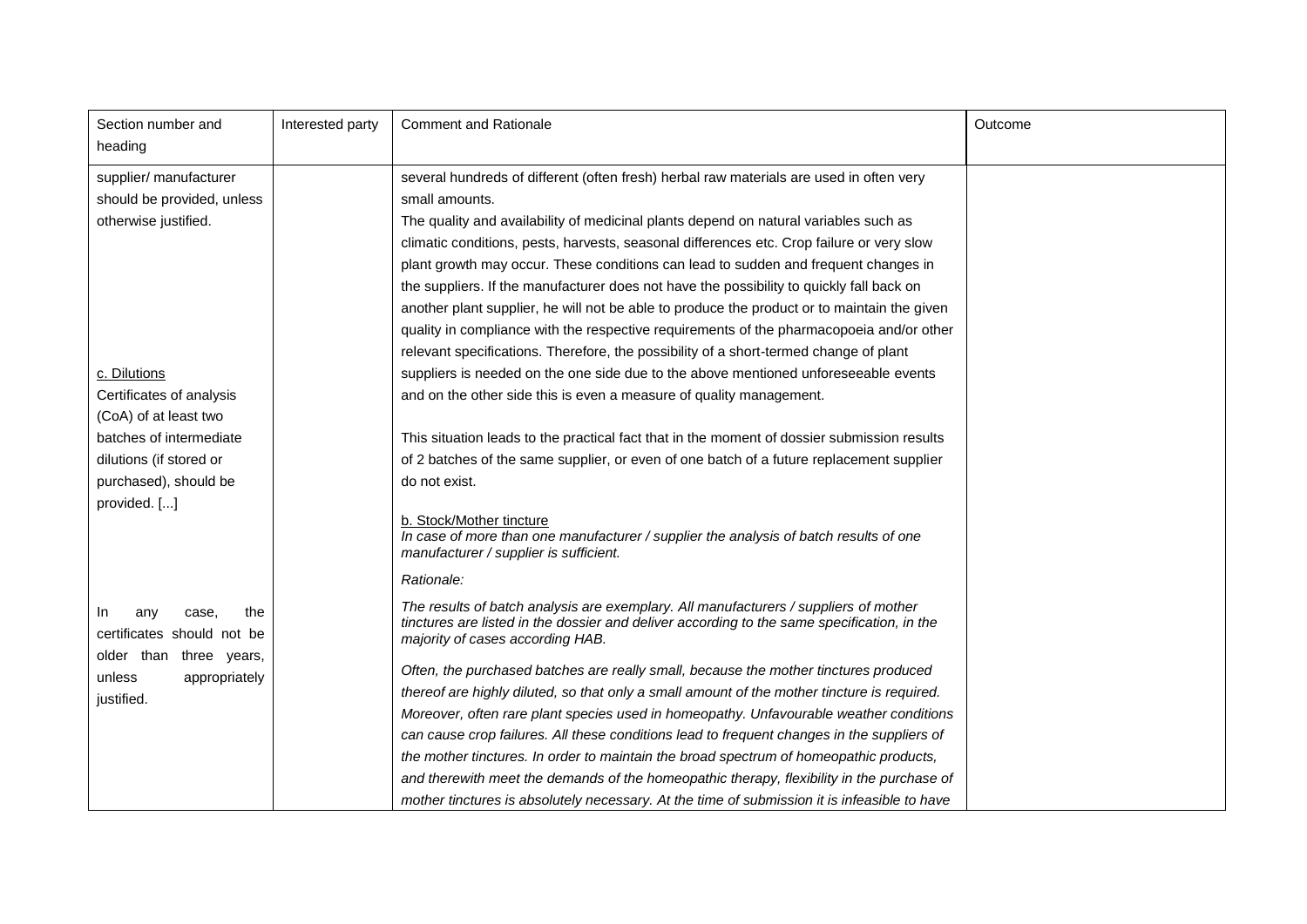| Section number and<br>heading | Interested party | <b>Comment and Rationale</b>                                                                                                                                                                                                                                                                                                                                                                                                                                                                                                                                                                                                                                                                                                                                                                                                                                                                                                                                                                                                                                                                                                                                                                                                                                                                                                                                                                                                                                                               | Outcome |
|-------------------------------|------------------|--------------------------------------------------------------------------------------------------------------------------------------------------------------------------------------------------------------------------------------------------------------------------------------------------------------------------------------------------------------------------------------------------------------------------------------------------------------------------------------------------------------------------------------------------------------------------------------------------------------------------------------------------------------------------------------------------------------------------------------------------------------------------------------------------------------------------------------------------------------------------------------------------------------------------------------------------------------------------------------------------------------------------------------------------------------------------------------------------------------------------------------------------------------------------------------------------------------------------------------------------------------------------------------------------------------------------------------------------------------------------------------------------------------------------------------------------------------------------------------------|---------|
|                               |                  | certificates of all possible manufacturer / supplier of mother tinctures.<br>c. Dilutions<br><b>Comment:</b> We propose to delete this new requirement.<br><b>Rationale:</b><br>There is no legal basis for this requirement. Neither EU Directive 2001/83/EC Art. 15 nor<br>EU Directive 2003/63/EC, which is the basis of the requirements for a CTD dossier,<br>especially taking account of the specific manufacture and indicating the requirements for<br>homeopathic medicinal products, foresee that analyses of batch results for intermediate<br>potencies are submitted in a registration dossier. Also, according to the HMPWG<br>guidance on module 3 of the homeopathic medicinal products dossier no analyses of<br>batch results of intermediate dilutions are required in the dossier. Therefore, this demand<br>should be deleted from the Q&A document.<br>This requirement is a new requirement which after more than a decade of submitting CTD<br>dossiers to European agencies has arisen now without an evident reason in terms of<br>safety of the public. The production of intermediate dilutions is regulated by the<br>homeopathic manufacturing methods and GMP. As a principle, dossiers should contain<br>only relevant information as foreseen by relevant guidances to limit the workload for both,<br>authorities and companies (e.g. by variations). Unnecessary expanding of information<br>should be avoided in the frame of good regulatory praxis. |         |
|                               |                  | Requirement results of batch analyses not older than 3 years<br><b>Comment:</b><br>This request should be erased.<br>This request is regarded as not appropriate and not realistic due to the large order cycle<br>of a particular stock. Also, batch analyses of raw materials and homeopathic stocks may<br>be older than three years due to proven shelf life and rare production.                                                                                                                                                                                                                                                                                                                                                                                                                                                                                                                                                                                                                                                                                                                                                                                                                                                                                                                                                                                                                                                                                                      |         |